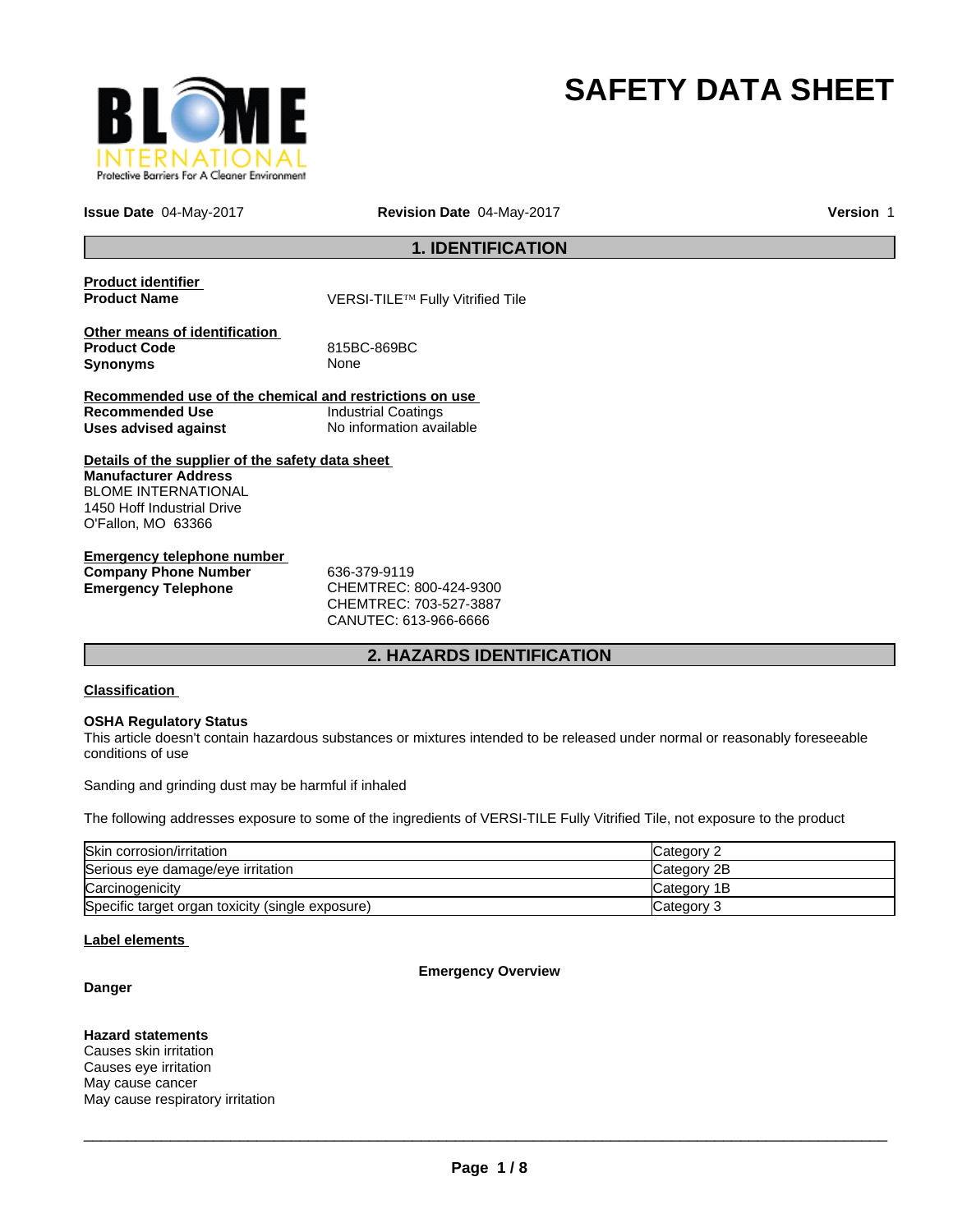

**Appearance** Solid **Physical state** Solid **Odor** None

 $\overline{\phantom{a}}$  ,  $\overline{\phantom{a}}$  ,  $\overline{\phantom{a}}$  ,  $\overline{\phantom{a}}$  ,  $\overline{\phantom{a}}$  ,  $\overline{\phantom{a}}$  ,  $\overline{\phantom{a}}$  ,  $\overline{\phantom{a}}$  ,  $\overline{\phantom{a}}$  ,  $\overline{\phantom{a}}$  ,  $\overline{\phantom{a}}$  ,  $\overline{\phantom{a}}$  ,  $\overline{\phantom{a}}$  ,  $\overline{\phantom{a}}$  ,  $\overline{\phantom{a}}$  ,  $\overline{\phantom{a}}$ 

## **Precautionary Statements - Prevention**

Obtain special instructions before use Do not handle until all safety precautions have been read and understood Use personal protective equipment as required Wash face, hands and any exposed skin thoroughly after handling Avoid breathing dust/fume/gas/mist/vapors/spray Use only outdoors or in a well-ventilated area

#### **Precautionary Statements - Response**

IF exposed or concerned: Get medical advice/attention IF IN EYES: Rinse cautiously with water for several minutes. Remove contact lenses, if present and easy to do. Continue rinsing If eye irritation persists: Get medical advice/attention IF ON SKIN: Wash with plenty of soap and water If skin irritation occurs: Get medical advice/attention Take off contaminated clothing and wash before reuse IF INHALED: Remove victim to fresh air and keep at rest in a position comfortable for breathing

# **Precautionary Statements - Storage**

Store locked up Store in a well-ventilated place. Keep container tightly closed

#### **Precautionary Statements - Disposal**

Dispose of contents/container to an approved waste disposal plant

#### **Hazards not otherwise classified (HNOC)**

Not applicable

#### **Other Information**

May be harmful in contact with skin.

#### **Unknown acute toxicity**

70% of the mixture consists of ingredient(s) of unknown toxicity

## **3. COMPOSITION/INFORMATION ON INGREDIENTS**

#### **Substance**

Not applicable

#### **Mixture**

This article doesn't contain hazardous substances or mixtures intended to be released under normal or reasonably foreseeable conditions of use. Avoid generation of dust.

| 100<br>1332-58-7<br>60<br>Clavs<br>Silica<br>. 1-86-9<br>40<br>7631<br>. amorphous <sup>:</sup><br>ີ | <b>Chemical Name</b> | <b>CAS No</b> | .<br>Weinht-% |
|------------------------------------------------------------------------------------------------------|----------------------|---------------|---------------|
|                                                                                                      |                      |               |               |
|                                                                                                      |                      |               |               |

\*The exact percentage (concentration) of composition has been withheld as a trade secret.

## **4. FIRST AID MEASURES**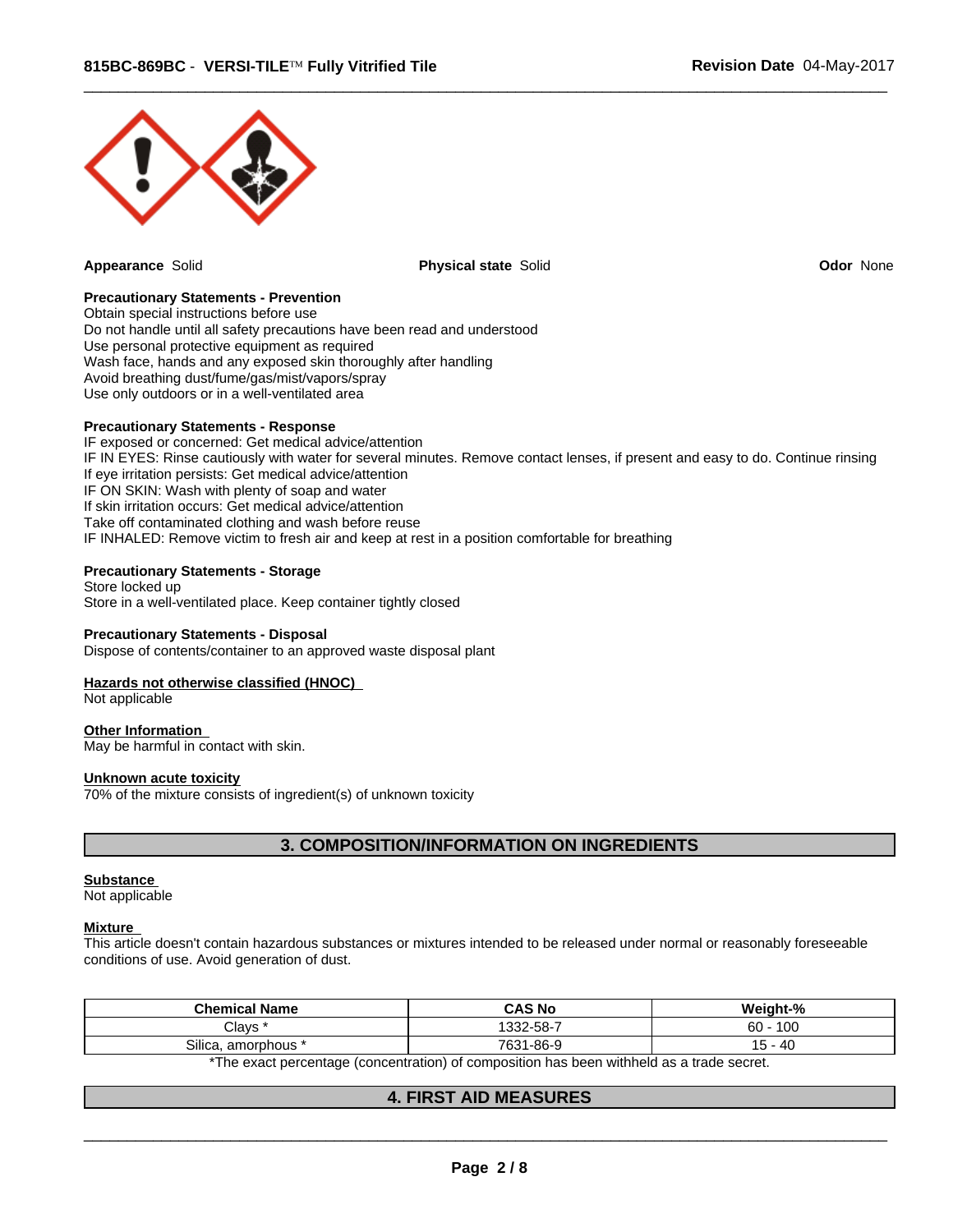#### **Description of first aid measures**

| <b>General advice</b>                                       | If symptoms persist, call a physician. Do not breathe dust/fume/gas/mist/vapors/spray. Do<br>not get in eyes, on skin, or on clothing.                                                                                  |
|-------------------------------------------------------------|-------------------------------------------------------------------------------------------------------------------------------------------------------------------------------------------------------------------------|
| Eye contact                                                 | Immediately flush with plenty of water. After initial flushing, remove any contact lenses and<br>continue flushing for at least 15 minutes. Keep eye wide open while rinsing. If symptoms<br>persist, call a physician. |
| <b>Skin contact</b>                                         | Wash off immediately with soap and plenty of water while removing all contaminated<br>clothes and shoes. If skin irritation persists, call a physician.                                                                 |
| <b>Inhalation</b>                                           | Remove to fresh air. If symptoms persist, call a physician.                                                                                                                                                             |
| Ingestion                                                   | Rinse mouth. Drink plenty of water. If symptoms persist, call a physician. Do not induce<br>vomiting without medical advice.                                                                                            |
| Self-protection of the first aider                          | Use personal protective equipment as required.                                                                                                                                                                          |
| Most important symptoms and effects, both acute and delayed |                                                                                                                                                                                                                         |
| <b>Symptoms</b>                                             | May cause redness and tearing of the eyes. Coughing and/ or wheezing. May cause skin<br>irritation.                                                                                                                     |
|                                                             | Indication of any immediate medical attention and special treatment needed                                                                                                                                              |
| Note to physicians                                          | Treat symptomatically.                                                                                                                                                                                                  |

 $\overline{\phantom{a}}$  ,  $\overline{\phantom{a}}$  ,  $\overline{\phantom{a}}$  ,  $\overline{\phantom{a}}$  ,  $\overline{\phantom{a}}$  ,  $\overline{\phantom{a}}$  ,  $\overline{\phantom{a}}$  ,  $\overline{\phantom{a}}$  ,  $\overline{\phantom{a}}$  ,  $\overline{\phantom{a}}$  ,  $\overline{\phantom{a}}$  ,  $\overline{\phantom{a}}$  ,  $\overline{\phantom{a}}$  ,  $\overline{\phantom{a}}$  ,  $\overline{\phantom{a}}$  ,  $\overline{\phantom{a}}$ 

# **5. FIRE-FIGHTING MEASURES**

#### **Suitable extinguishing media**

Use extinguishing measures that are appropriate to local circumstances and the surrounding environment.

**Unsuitable extinguishing media** No information available.

#### **Specific hazards arising from the chemical**

No information available.

**Explosion data Sensitivity to Mechanical Impact** None. **Sensitivity to Static Discharge** None.

#### **Protective equipment and precautions for firefighters**

As in any fire, wear self-contained breathing apparatus pressure-demand, MSHA/NIOSH (approved or equivalent) and full protective gear.

## **6. ACCIDENTAL RELEASE MEASURES**

#### **Personal precautions, protective equipment and emergency procedures**

**Personal precautions** Use personal protective equipment as required. Avoid creating dust. **Environmental precautions Environmental precautions** No information available. **Methods and material for containment and cleaning up Methods for containment** Prevent further leakage or spillage if safe to do so.

| Methods for cleaning up | Use personal protective equipment as required. Sweep up and shovel into suitable |
|-------------------------|----------------------------------------------------------------------------------|
|                         | containers for disposal. Avoid creating dust.                                    |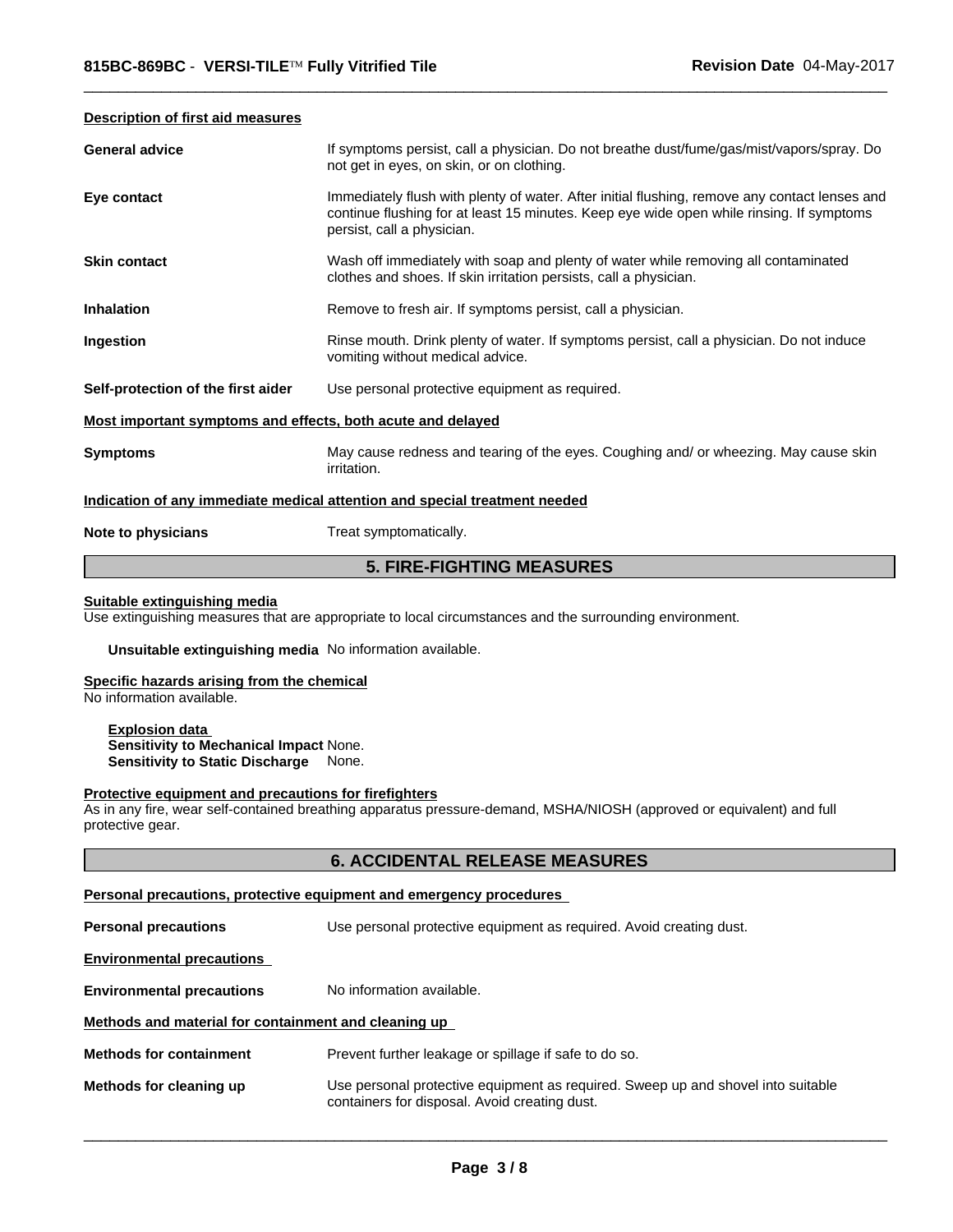# **7. HANDLING AND STORAGE**

 $\overline{\phantom{a}}$  ,  $\overline{\phantom{a}}$  ,  $\overline{\phantom{a}}$  ,  $\overline{\phantom{a}}$  ,  $\overline{\phantom{a}}$  ,  $\overline{\phantom{a}}$  ,  $\overline{\phantom{a}}$  ,  $\overline{\phantom{a}}$  ,  $\overline{\phantom{a}}$  ,  $\overline{\phantom{a}}$  ,  $\overline{\phantom{a}}$  ,  $\overline{\phantom{a}}$  ,  $\overline{\phantom{a}}$  ,  $\overline{\phantom{a}}$  ,  $\overline{\phantom{a}}$  ,  $\overline{\phantom{a}}$ 

#### **Precautions for safe handling**

| Advice on safe handling                                      | Avoid contact with skin, eyes or clothing. Use personal protective equipment as required.<br>Do not breathe dust/fume/gas/mist/vapors/spray. Wash contaminated clothing before reuse.<br>Avoid generation of dust. |
|--------------------------------------------------------------|--------------------------------------------------------------------------------------------------------------------------------------------------------------------------------------------------------------------|
| Conditions for safe storage, including any incompatibilities |                                                                                                                                                                                                                    |
| <b>Storage Conditions</b>                                    | Keep container tightly closed in a dry and well-ventilated place. Keep out of the reach of<br>children.                                                                                                            |
| Incompatible materials                                       | Strong bases. Hydrogen fluoride.                                                                                                                                                                                   |

# **8. EXPOSURE CONTROLS/PERSONAL PROTECTION**

#### **Control parameters**

#### **Exposure Guidelines** .

| <b>Chemical Name</b> | <b>ACGIH TLV</b>                            | <b>OSHA PEL</b>                     | <b>NIOSH IDLH</b>                       |
|----------------------|---------------------------------------------|-------------------------------------|-----------------------------------------|
| Clays                | TWA: 2 mg/m <sup>3</sup> particulate matter | TWA: $15 \text{ mg/m}^3$ total dust | TWA: 10 $mq/m3$ total dust              |
| 1332-58-7            | containing no asbestos and $\lt 1\%$        | TWA: 5 $mq/m3$ respirable fraction  | TWA: $5 \text{ mg/m}^3$ respirable dust |
| Silica, amorphous    | crystalline silica, respirable fraction     | TWA: 20 mppcf                       | IDLH: $3000 \text{ mg/m}^3$             |
| 7631-86-9            |                                             | (80)/(% SiO2) mg/m <sup>3</sup> TWA | TWA: $6 \text{ mg/m}^3$                 |

*NIOSH IDLH Immediately Dangerous to Life or Health*

## **Appropriate engineering controls**

| <b>Engineering Controls</b> | Showers              |
|-----------------------------|----------------------|
|                             | Eyewash stations     |
|                             | Ventilation systems. |

## **Individual protection measures, such as personal protective equipment**

| <b>Eye/face protection</b>            | Wear safety glasses with side shields (or goggles).                                                                                                                                                                                                                                                                              |
|---------------------------------------|----------------------------------------------------------------------------------------------------------------------------------------------------------------------------------------------------------------------------------------------------------------------------------------------------------------------------------|
| Skin and body protection              | Wear protective gloves and protective clothing.                                                                                                                                                                                                                                                                                  |
| <b>Respiratory protection</b>         | If exposure limits are exceeded or irritation is experienced, NIOSH/MSHA approved<br>respiratory protection should be worn. Positive-pressure supplied air respirators may be<br>required for high airborne contaminant concentrations. Respiratory protection must be<br>provided in accordance with current local regulations. |
| <b>General Hygiene Considerations</b> | Handle in accordance with good industrial hygiene and safety practice.                                                                                                                                                                                                                                                           |

## **9. PHYSICAL AND CHEMICAL PROPERTIES**

## **Information on basic physical and chemical properties**

| <b>Physical state</b>          | Solid                    |                       |             |
|--------------------------------|--------------------------|-----------------------|-------------|
| Appearance                     | Solid                    | Odor                  | None        |
| Color                          | <b>Multiple Colors</b>   | <b>Odor threshold</b> | No informat |
| <b>Property</b>                | <b>Values</b>            | Remarks • Method      |             |
| pН                             | No information available | Not applicable        |             |
| Melting point / freezing point | > 1200 °C / > 2192 °F    |                       |             |
| Boiling point / boiling range  | No information available |                       |             |
| Flash point                    | No information available |                       |             |
| <b>Evaporation rate</b>        | No information available |                       |             |
|                                |                          |                       |             |

**Odor threshold** No information available None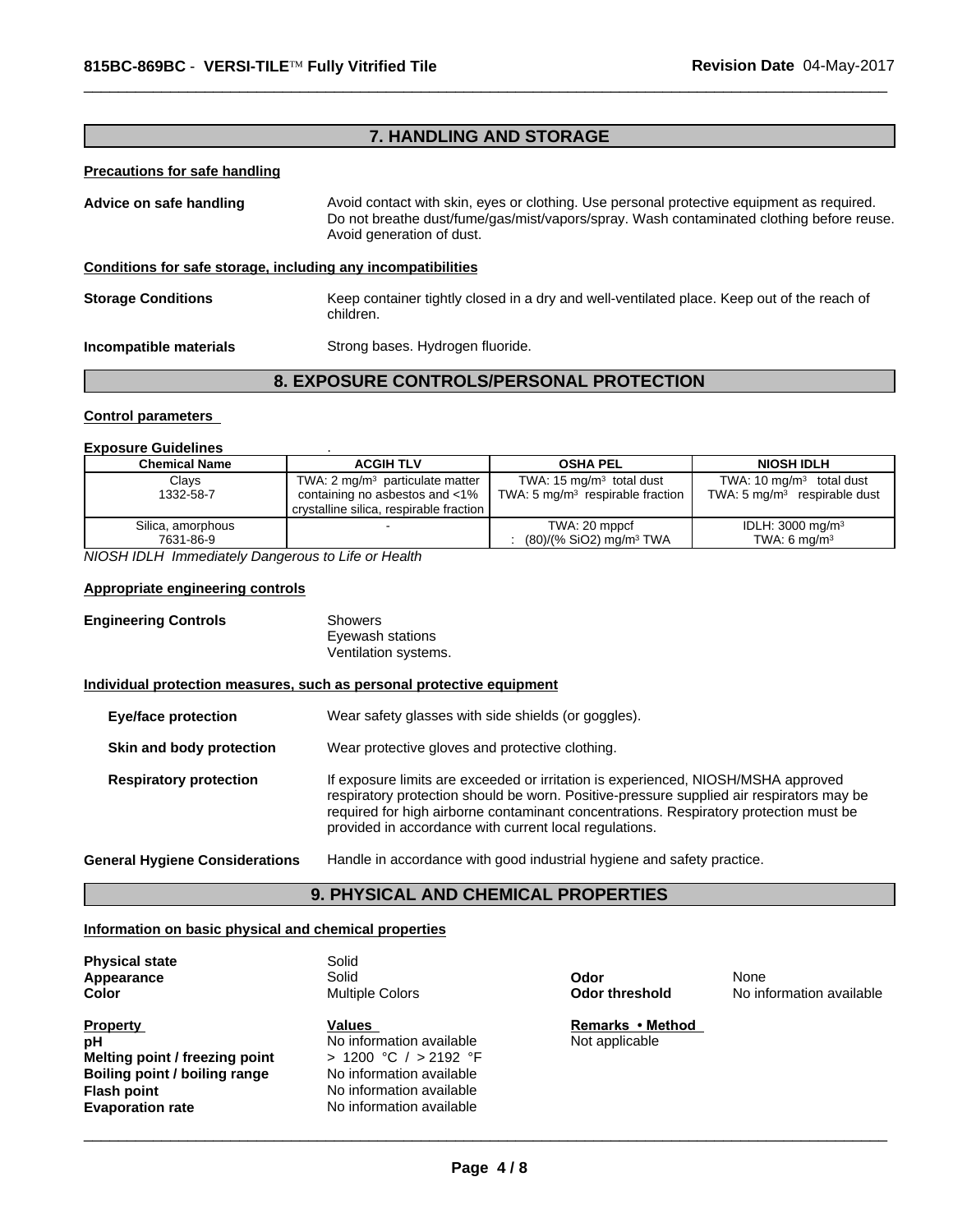**Explosive properties** Not an explosive **Oxidizing properties** Not applicable **Partition coefficient No information available**<br> **Autoignition temperature No information available Autoignition temperature No information available**<br> **Decomposition temperature No information available Decomposition temperature Lower flammability limit:** No information available **Kinematic viscosity** No information available Not applicable **Dynamic viscosity** No information available Not applicable **Vapor pressure** The Section of No information available<br> **Vapor density** No information available **Flammability Limit in Air Relative density**  $\geq 2.5$ <br> **Water solubility National System** Insoluble in water **Water solubility Flammability (solid, gas) Upper flammability limit: Solubility in other solvents** No information available

#### **Other Information**

**Bulk density** No information available

**No information available** No information available

No information available

**Softening point** No information available **Molecular weight** No information available **VOC Content (%)** No information available **Density** No information available

 $\overline{\phantom{a}}$  ,  $\overline{\phantom{a}}$  ,  $\overline{\phantom{a}}$  ,  $\overline{\phantom{a}}$  ,  $\overline{\phantom{a}}$  ,  $\overline{\phantom{a}}$  ,  $\overline{\phantom{a}}$  ,  $\overline{\phantom{a}}$  ,  $\overline{\phantom{a}}$  ,  $\overline{\phantom{a}}$  ,  $\overline{\phantom{a}}$  ,  $\overline{\phantom{a}}$  ,  $\overline{\phantom{a}}$  ,  $\overline{\phantom{a}}$  ,  $\overline{\phantom{a}}$  ,  $\overline{\phantom{a}}$ 

# **10. STABILITY AND REACTIVITY**

**Reactivity**  No data available

#### **Chemical stability**

Stable under recommended storage conditions. **Possibility of Hazardous Reactions** Hazardous polymerization does not occur. **Conditions to avoid** dust formation. **Incompatible materials** Strong bases. Hydrogen fluoride. **Hazardous Decomposition Products** None known based on information supplied.

## **11. TOXICOLOGICAL INFORMATION**

#### **Information on likely routes of exposure**

| Chamisal Name              | $O1 + O2$                                  | <b>DARMALL DEA</b>                                                | بملميا وبا |
|----------------------------|--------------------------------------------|-------------------------------------------------------------------|------------|
| Ingestion                  |                                            | Based on available data, the classification criteria are not met. |            |
| <b>Skin contact</b>        | Irritating to skin.                        |                                                                   |            |
| Eye contact                | Irritating to eyes.                        |                                                                   |            |
| <b>Inhalation</b>          | May cause irritation of respiratory tract. |                                                                   |            |
| <b>Product Information</b> |                                            |                                                                   |            |

| Chemical Name     | Oral LD50    | <b>Dermal LD50</b> | <b>Inhalation LC50</b> |
|-------------------|--------------|--------------------|------------------------|
| Silica, amorphous | Rat          | Rabbit             | Rat <sup>'</sup>       |
| 7631-86-9         | ∙ 5000 mg/kg | 2000 mg/kg         | . 2.2 ma/L             |

## **Information on toxicological effects**

**Symptoms** No information available.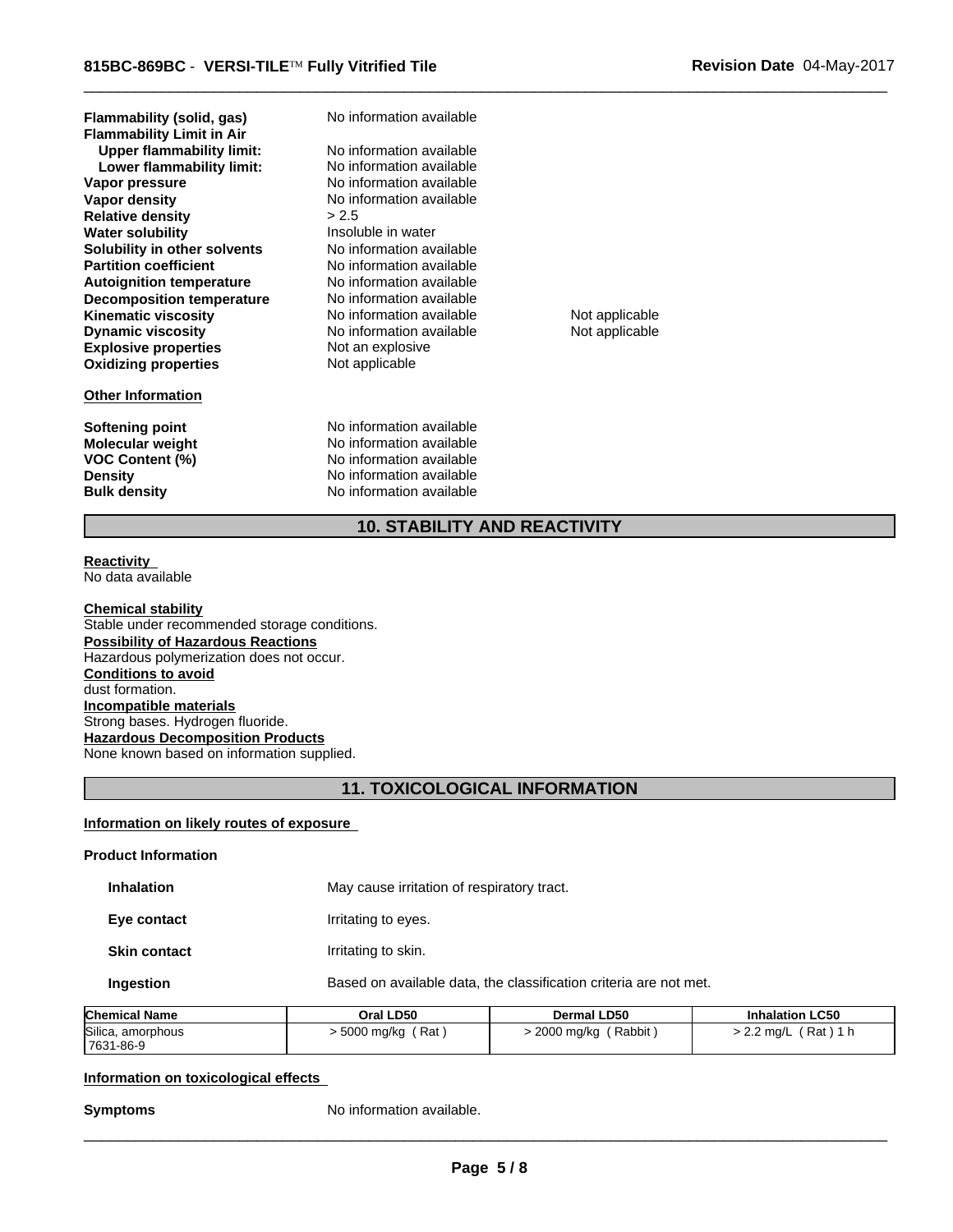## **Delayed and immediate effects as well as chronic effects from short and long-term exposure**

| Sensitization<br>Germ cell mutagenicity<br>Carcinogenicity                                                                      | Based on available data, the classification criteria are not met.<br>Based on available data, the classification criteria are not met.<br>The table below indicates whether each agency has listed any ingredient as a carcinogen. |                                                                                                                                                                                                                        |                                                                   |             |
|---------------------------------------------------------------------------------------------------------------------------------|------------------------------------------------------------------------------------------------------------------------------------------------------------------------------------------------------------------------------------|------------------------------------------------------------------------------------------------------------------------------------------------------------------------------------------------------------------------|-------------------------------------------------------------------|-------------|
| Chemical Name                                                                                                                   | <b>ACGIH</b>                                                                                                                                                                                                                       | IARC                                                                                                                                                                                                                   | <b>NTP</b>                                                        | <b>OSHA</b> |
| Silica, amorphous<br>7631-86-9                                                                                                  |                                                                                                                                                                                                                                    | Group 3                                                                                                                                                                                                                | Reasonably Anticipated                                            | X           |
| Not classifiable as a human carcinogen<br>NTP (National Toxicology Program)<br>X - Present                                      | Reasonably Anticipated - Reasonably Anticipated to be a Human Carcinogen<br>OSHA (Occupational Safety and Health Administration of the US Department of Labor)                                                                     |                                                                                                                                                                                                                        |                                                                   |             |
| <b>Reproductive toxicity</b><br><b>STOT - single exposure</b><br><b>STOT - repeated exposure</b><br><b>Target Organ Effects</b> |                                                                                                                                                                                                                                    | Based on available data, the classification criteria are not met.<br>Target Organs. Respiratory system. Eyes. Skin.<br>Based on available data, the classification criteria are not met.<br>Respiratory system, lungs. |                                                                   |             |
| Aspiration hazard                                                                                                               |                                                                                                                                                                                                                                    |                                                                                                                                                                                                                        | Based on available data, the classification criteria are not met. |             |
| Numerical measures of toxicity - Product Information                                                                            |                                                                                                                                                                                                                                    |                                                                                                                                                                                                                        |                                                                   |             |

 $\overline{\phantom{a}}$  ,  $\overline{\phantom{a}}$  ,  $\overline{\phantom{a}}$  ,  $\overline{\phantom{a}}$  ,  $\overline{\phantom{a}}$  ,  $\overline{\phantom{a}}$  ,  $\overline{\phantom{a}}$  ,  $\overline{\phantom{a}}$  ,  $\overline{\phantom{a}}$  ,  $\overline{\phantom{a}}$  ,  $\overline{\phantom{a}}$  ,  $\overline{\phantom{a}}$  ,  $\overline{\phantom{a}}$  ,  $\overline{\phantom{a}}$  ,  $\overline{\phantom{a}}$  ,  $\overline{\phantom{a}}$ 

**The following values are calculated based on chapter 3.1 of the GHS document** .

| ATEmix (oral)                 | 5,005.00 mg/kg |
|-------------------------------|----------------|
| ATEmix (dermal)               | 2,002.00 mg/kg |
| ATEmix (inhalation-dust/mist) | $> 0.55$ mg/l  |

# **12. ECOLOGICAL INFORMATION**

#### **Ecotoxicity**

70 % of the mixture consists of components(s) of unknown hazards to the aquatic environment

| <b>Chemical Name</b>                        | Algae/aguatic plants                                                                         | Fish                                                          | Crustacea                                            |
|---------------------------------------------|----------------------------------------------------------------------------------------------|---------------------------------------------------------------|------------------------------------------------------|
| <b></b><br>. amorphous<br>⊪ca.<br>7631-86-9 | $\overline{\phantom{a}}$<br>440 <sup>-</sup><br>Pseudokirchneriella<br>subcapitata mg/L EC50 | 5000:<br>96<br>n Brachvdanio rerio mɑ/L<br>.C50 static<br>-00 | 7600: 48 h<br>Ceriodaphnia dubia<br>$L$ EC50<br>ma/L |

#### **Persistence and degradability**

No information available.

## **Bioaccumulation**

No information available.

## **Other adverse effects**

No information available

## **13. DISPOSAL CONSIDERATIONS**

| Waste treatment methods       | Disposal should be in accordance with applicable regional, national and local laws and |
|-------------------------------|----------------------------------------------------------------------------------------|
| Disposal of wastes            | regulations.                                                                           |
| <b>Contaminated packaging</b> | Do not reuse container.                                                                |

# **14. TRANSPORT INFORMATION**

**DOT** Not regulated

TDG **Not regulated**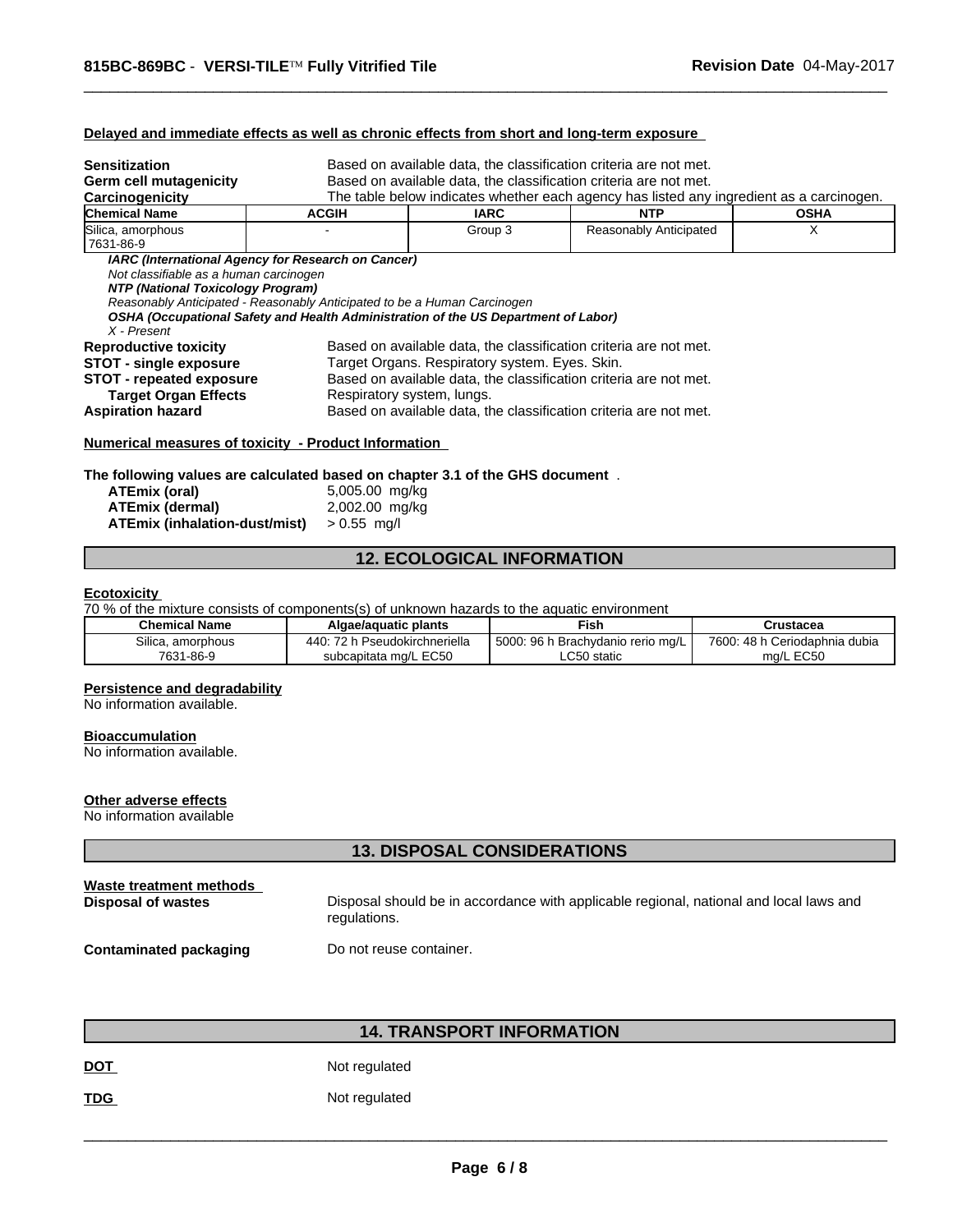# **IATA** Not regulated **IMDG** Not regulated

**15. REGULATORY INFORMATION**

 $\overline{\phantom{a}}$  ,  $\overline{\phantom{a}}$  ,  $\overline{\phantom{a}}$  ,  $\overline{\phantom{a}}$  ,  $\overline{\phantom{a}}$  ,  $\overline{\phantom{a}}$  ,  $\overline{\phantom{a}}$  ,  $\overline{\phantom{a}}$  ,  $\overline{\phantom{a}}$  ,  $\overline{\phantom{a}}$  ,  $\overline{\phantom{a}}$  ,  $\overline{\phantom{a}}$  ,  $\overline{\phantom{a}}$  ,  $\overline{\phantom{a}}$  ,  $\overline{\phantom{a}}$  ,  $\overline{\phantom{a}}$ 

| International Inventories |          |  |
|---------------------------|----------|--|
| <b>TSCA</b>               | Complies |  |
| <b>DSL/NDSL</b>           | Complies |  |
| <b>EINECS/ELINCS</b>      | Complies |  |
| <b>IECSC</b>              | Complies |  |
| <b>KECL</b>               | Complies |  |
| <b>PICCS</b>              | Complies |  |
| <b>AICS</b>               | Complies |  |

**Legend:** 

**TSCA** - United States Toxic Substances Control Act Section 8(b) Inventory

**DSL/NDSL** - Canadian Domestic Substances List/Non-Domestic Substances List

**EINECS/ELINCS** - European Inventory of Existing Chemical Substances/European List of Notified Chemical Substances

**ENCS** - Japan Existing and New Chemical Substances

**IECSC** - China Inventory of Existing Chemical Substances

**KECL** - Korean Existing and Evaluated Chemical Substances

**PICCS** - Philippines Inventory of Chemicals and Chemical Substances

**AICS** - Australian Inventory of Chemical Substances

## **US Federal Regulations**

## **SARA 313**

Section 313 of Title III of the Superfund Amendments and Reauthorization Act of 1986 (SARA). This product does not contain any chemicals which are subject to the reporting requirements of the Act and Title 40 of the Code of Federal Regulations, Part 372

#### **SARA 311/312 Hazard Categories**

| Acute health hazard               | Yes |
|-----------------------------------|-----|
| <b>Chronic Health Hazard</b>      | Nο  |
| Fire hazard                       | N٥  |
| Sudden release of pressure hazard | No. |
| <b>Reactive Hazard</b>            | No  |

#### **CWA (Clean Water Act)**

This product does not contain any substances regulated as pollutants pursuant to the Clean Water Act (40 CFR 122.21 and 40 CFR 122.42)

## **CERCLA**

This material, as supplied, does not contain any substances regulated as hazardous substances under the Comprehensive Environmental Response Compensation and Liability Act (CERCLA) (40 CFR 302) or the Superfund Amendments and Reauthorization Act (SARA) (40 CFR 355). There may be specific reporting requirements at the local, regional, or state level pertaining to releases of this material

## **US State Regulations**

## **California Proposition 65**

This product does not contain any Proposition 65 chemicals

## **U.S. State Right-to-Know Regulations**

| <b>Chemical Name</b>           | <b>New Jersey</b> | <b>Massachusetts</b> | Pennsylvania |
|--------------------------------|-------------------|----------------------|--------------|
| Clays<br>1332-58-7             |                   |                      |              |
| Silica, amorphous<br>7631-86-9 |                   |                      |              |

#### **U.S. EPA Label Information**

**EPA Pesticide Registration Number** Not applicable